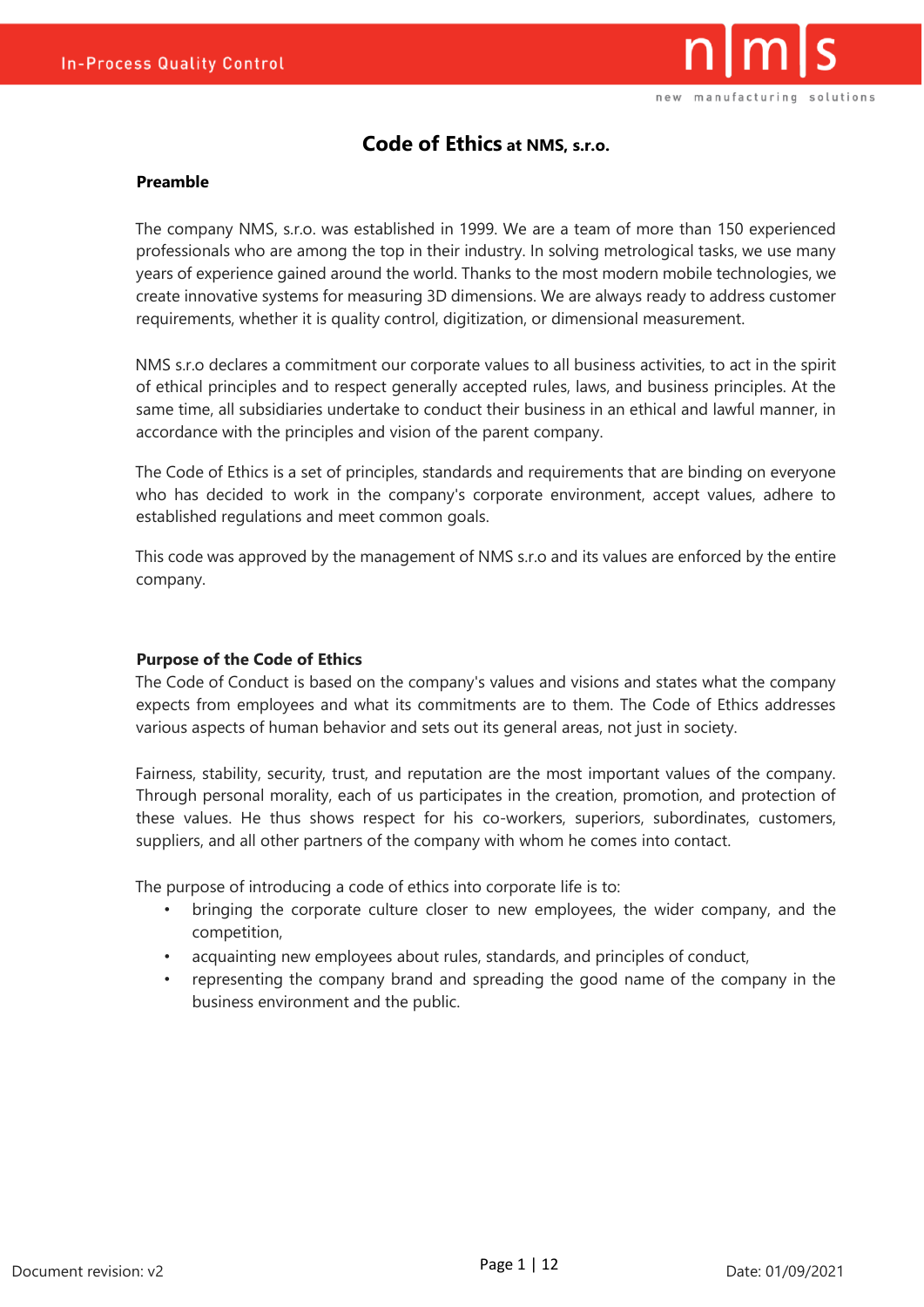#### **Contents**

| $\mathbf{1}$ . |  |
|----------------|--|
| 2.             |  |
| 2.1            |  |
| 2.2            |  |
| 2.3            |  |
| 2.4            |  |
| 3.             |  |
| 3.1            |  |
| 3.2            |  |
| 3.3            |  |
| 3.4            |  |
| 3.5            |  |
| 3.6            |  |
| 3.7            |  |
| 3.8            |  |
| 3.9            |  |
|                |  |
| 4.             |  |
| 4.1            |  |
| 4.2            |  |
| 4.3            |  |
| 4.4            |  |
| 5.             |  |
| 5.1            |  |
| 5.2            |  |
| 5.3            |  |
| 5.4            |  |
| 5.5            |  |
| 5.6            |  |
| 5.7            |  |
| 6.             |  |
| 7.             |  |
| 7.1            |  |
| 7.2            |  |
| 7.3            |  |
| 8.             |  |
| 9.             |  |
| 9.1            |  |
| 9.2            |  |
| 9.3            |  |
|                |  |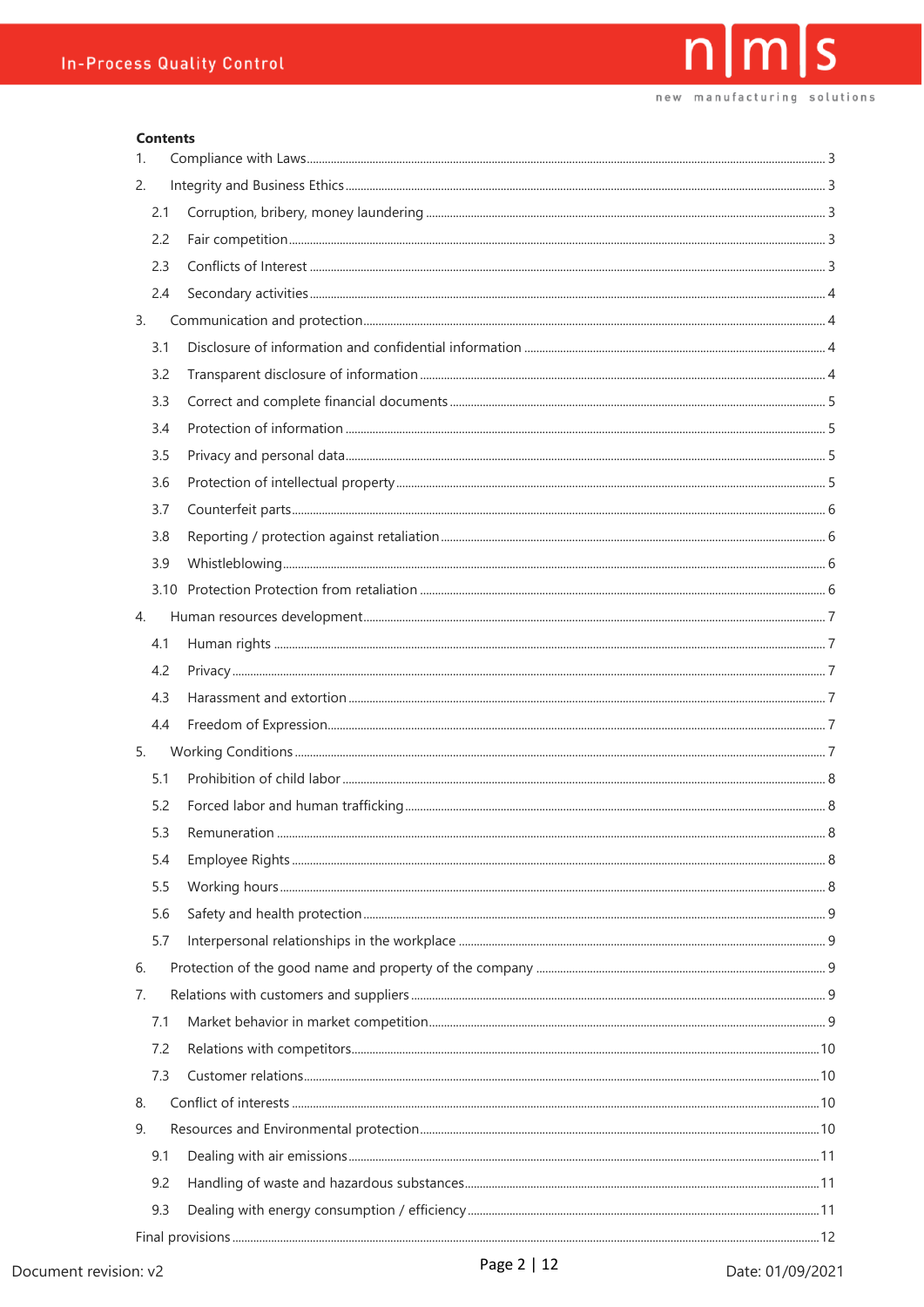

### <span id="page-2-0"></span>**1. Compliance with Laws**

As an international company with suppliers and customers all over the world, NMS, s.r.o. bound by international trade laws and sanctions and complies with applicable laws and other legal provisions of the countries in which it operates. NMS, s.r.o. in particular complies with all regulations of customs laws and trade embargoes. All employees involved in the export and import of goods are obliged to comply with the applicable economic sanctions, export and import regulations.

# <span id="page-2-1"></span>**2. Integrity and Business Ethics**

Bribery and corruption are detrimental to democratic institutions and good ones Corporate governance. They prevent investments and distort the international conditions of competition. In particular, the diversion of funds through corrupt practices undermines the drive of citizens to improve their economic, social and environmental well-being, and it also undermines poverty reduction efforts. Businesses have an important role to play in combating these practices. Honesty, integrity and transparency in both the public and private sectors are fundamental to combating bribery, taking bribes and extorting bribes.

# <span id="page-2-2"></span>2.1 Corruption, bribery, money laundering

Doing business with integrity also means that NMS, S.R.O. never directly or indirectly avails himself of bribery or offers, promises, grants or demands other unjustified advantages in order to obtain or keep an order or any other undue advantage.

It is noted that we may only give and receive gifts or hospitality of modest value that meet certain requirements. NMS, S.R.O. employees are prohibited from accepting payments or other inappropriate types of gratuities from third parties. While promotional items made by a permanent and clearly visible Designation of the advertiser or the manufacturer of the product are marked in Generally acceptable, cash, gift cards, or other cash equivalents will always be unacceptable.

Corruption and bribery within the meaning of the relevant UN convention are strictly rejected. Transparency, acting with integrity and responsible management and control in the company are promoted in a suitable manner.

NMS, S.R.O. undertakes to only work together in the course of combating money laundering with customers who have a good reputation and who carry out legitimate business with legitimate financing.

# <span id="page-2-3"></span>2.2 Fair competition

NMS, S.R.O. pursues clean and recognized business practices and fair competition. In competition, it is geared towards professional behavior and quality work. It maintains a partnership and trusting relationship with the supervisory authorities.

# <span id="page-2-4"></span>2.3 Conflicts of Interest

Managing directors and employees of NMS, S.R.O. must regulate their private and other external activities and financial interests in such a way that this does not conflict with the interests of NMS, S.R.O. stands. Our employees are obliged to make their business decisions in the best interests of the company and not on the basis of personal interests. Conflicts of interest arise when employees pursue their own activities or personal interests at the expense of the company's interests.

The employee has to communicate any personal interest that might exist in connection with the performance of his official duties to his manager.

No employee may have private assignments carried out by companies with which he has business dealings in the course of his work for our company, if this could result in advantages for him. This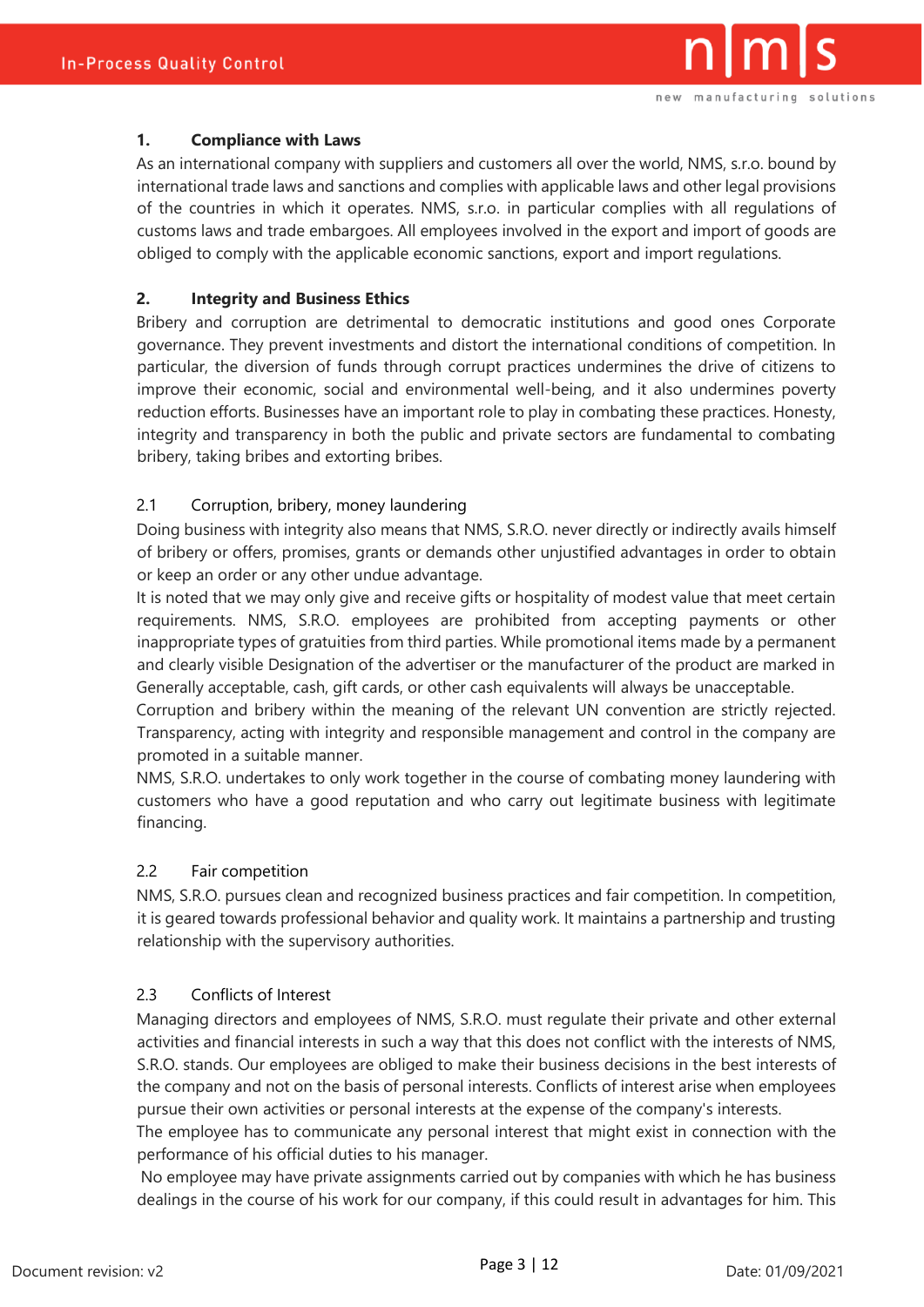

applies in particular if the employee has or can influence the commissioning of the company directly or indirectly.

Other points of conflict can arise from business relationships with or interests in a competitor or customer as well as secondary activities by employees that prevent them from performing their duties with us in a dutiful manner. It is important that all employees recognize and avoid any conflicts of interest that may arise in the course of their professional activity.

### <span id="page-3-0"></span>2.4 Secondary activities

This also applies to secondary activities that could represent a competitive situation for our company. The responsible manager must be informed about taking up a sideline job for a fee and requires prior written consent.

### <span id="page-3-1"></span>**3. Communication and protection**

As part of your job, you have access to many of the company's assets, both tangible and intangible. This includes our buildings, facilities, materials, income, technologies, information and our intellectual property. Although limited personal use of certain Company assets is permitted, you should use our assets primarily for business purposes. You are obliged to protect our assets from loss, damage, theft, unauthorized or improper use and waste.

NMS's intellectual property and confidential information are among our most valuable assets. We expect that you use good judgment in the use of these assets and take all necessary precautions to protect them from disclosure. By securing our intellectual property and confidential information, you are helping to protect our brand and maintain our good reputation.

# <span id="page-3-2"></span>3.1 Disclosure of information and confidential information

As an NMS employee, you may have access to material, non-public information about the company, our customers, or other companies with whom we do business. Material, non-public information can be positive or negative and affect virtually all aspects of the company's business, including information about the company's financial position, its strategic plans (including acquisitions) or other matters. All such information must always be kept confidential and must not be disclosed without the prior consent of the Legal Department.

Confidential information includes, on the one hand, information about NMS that is not publicly known or information provided by NMS and, on the other hand, information about or from customers or suppliers of NMS, which may only be passed on to persons with a legitimate interest in the information for the given purpose. All employees are obliged to comply with the provisions of the information security policy as well as the information classification and information security guidelines of NMS.

All information that has not been made available to the public is subject to a certain level of confidentiality, as specified in the NMS Information Classification and Information Security Policy, and may not be disclosed to third parties. This obligation of every employee to treat information about NMS confidentially remains in effect even after the employment relationship or engagement with NMS has ended.

# <span id="page-3-3"></span>3.2 Transparent disclosure of information

All documents and documents must be compiled (in particular for financial transactions), which are unchanged or protected and supervised.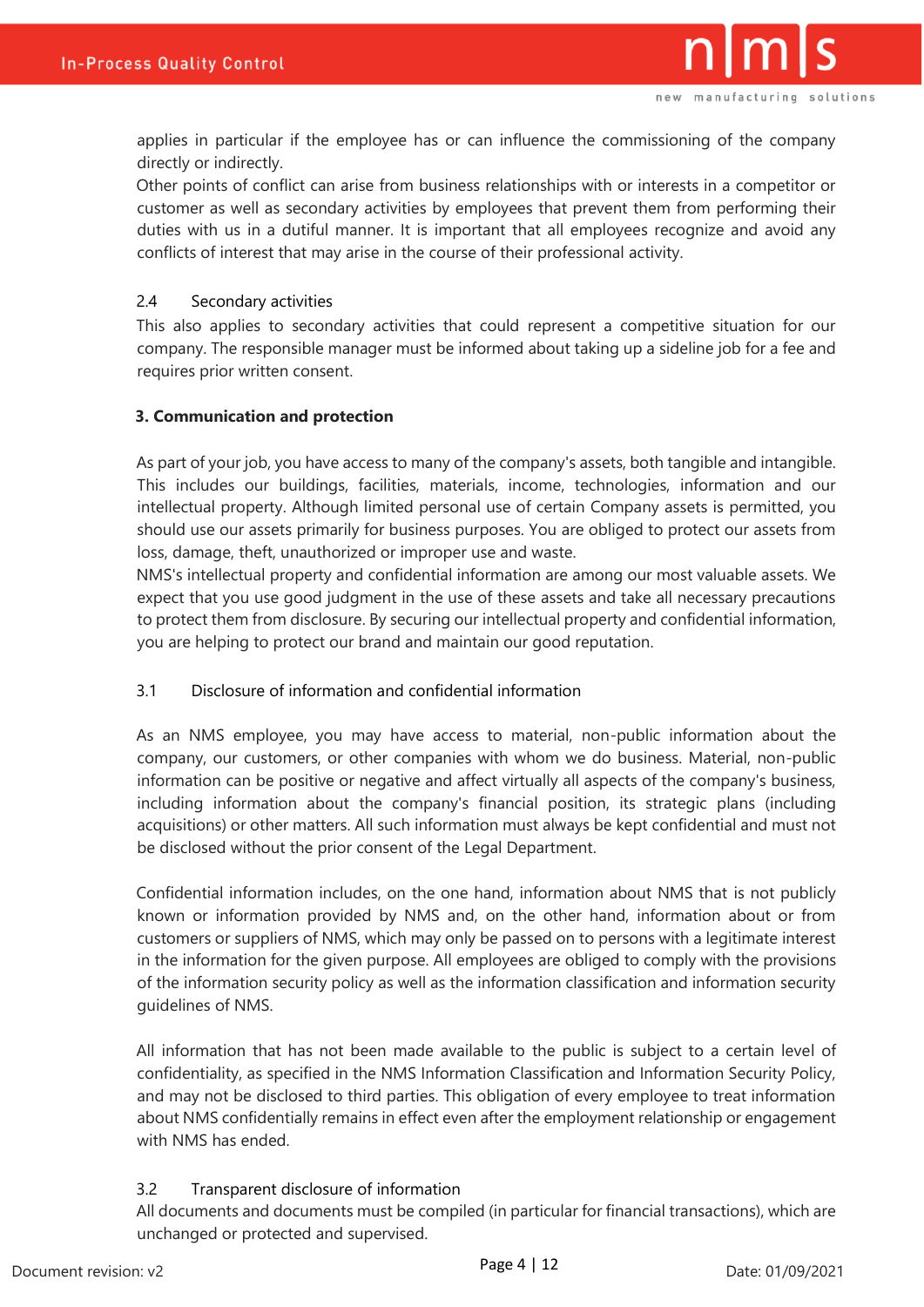# <span id="page-4-0"></span>3.3 Correct and complete financial documents

Our owners, employees, and the public rely on our financial information to make decisions about our business and investments. In addition, laws and regulations require that we keep accurate books and records.

Fraud occurs when information is intentionally hidden, changed, falsified or omitted for your own benefit, for the benefit of others or for the benefit of the company. Fraud, regardless of whether it is for your own benefit or for the benefit of the company, is unjust and can result in disciplinary action, up to and including termination of the employment relationship.

We all have a responsibility to watch for and report any signs of fraud. This also applies to situations that could allow fraud. Corporate fraud can degrade our assets and damage our productivity, brand image and work ethic.

# <span id="page-4-1"></span>3.4 Protection of information

The business and business information of the partner should be sensitive and vertically treated. In the framework of business activities, customers and suppliers have vertical or protected information for the use of or. reports NMS, S.R.O. Additional information on information. The extraordinary information is only available under the requirements of the Board of Directors, and the parties concerned have a summary. NMS, S.R.O. provide the obligation to provide vertical information for the purpose of the procedure.

# <span id="page-4-2"></span>3.5 Privacy and personal data

The company collects personal data from suppliers, customers, consumers, employees and other third parties in the course of its business activities. This data, either alone or in combination with other collected data, enables a specific person to be uniquely identified, for example by combining the name with the address or a national identification number. We are committed to the responsible handling of all personal data in accordance with all applicable data protection laws and regulations. We restrict access to personal data and protect this data from loss, misuse, unauthorized access or disclosure, alteration or destruction. The company respects employee privacy, but reserves the right to inspect its facilities and property as permitted by local law. This includes computers, phone connection data, lockers, emails, files, business documents and workspaces. Employees should not expect privacy when using the services and equipment provided by the company, except as required by applicable law. We also inform people about whom we collect personal data about the use of their personal data, insofar as this is required by applicable laws. Die unbefugte Erhebung, Verarbeitung und Weitergabe personenbezogener Daten von Mitarbeitern und Geschäftspartnern ist verboten.

# <span id="page-4-3"></span>3.6 Protection of intellectual property

NMS, S.R.O. Respects the copyrights, patents, trademarks and licenses of third parties, including those of our customers, competitors and suppliers, t. that is, NMS, S.R.O. uses his own ideas for his work and never copies the work of others without mentioning the author or obtaining a legal permit or license from him.

NMS, S.R.O. seeks to identify and prevent the risk of counterfeit parts entering the supply chain by implementing effective methods and processes. We expect our suppliers to perform and maintain these procedures.

Employees are strictly prohibited from copying software, authorizing copying, or using copied software without the express written consent of the copyright holder. The same goes for trademarks, logos and

Trademark. NMS, S.R.O. ensure that the terms of the contracts with the hardware suppliers are not violated. This applies in particular to patent rights, copyrights, trademarks and licenses.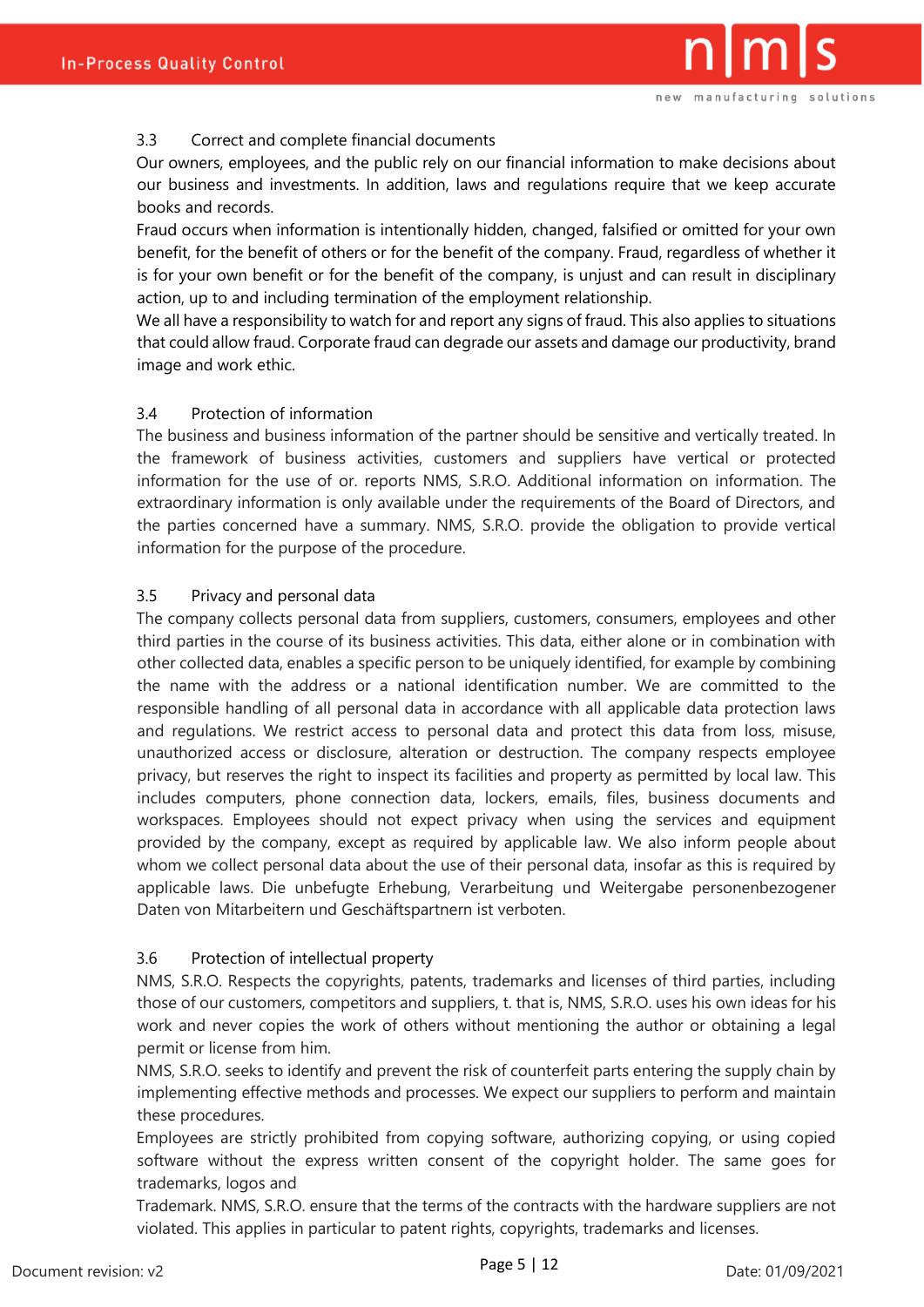

# <span id="page-5-0"></span>3.7 Counterfeit parts

We implement and maintain methods and procedures to reduce the risk of counterfeit parts and materials being used in our products. We use effective procedures to detect counterfeit parts and materials, to inform the recipients of counterfeit products, if warranted, and to exclude them from the products to be delivered.

### <span id="page-5-1"></span>3.8 Reporting / protection against retaliation

In order to create awareness that points to abuse, we create a culture without fear of negative consequences for the individual. Employees are encouraged to seek advice and support without fear of retaliation or retaliation. Reports of violations of the Code of Conduct are treated as strictly confidential. Actions or retaliation against anyone who reports a suspected misconduct or violation are strictly prohibited. They are neither disadvantaged nor afraid of being fired.

### <span id="page-5-2"></span>3.9 Whistleblowing

In order to be comprehensible when it comes to error, gestures are a culture that frees up the negative consequences for individual purposes. Employees can also provide, if they are not interested in penalties or repressions and support. Amendments to the extensions against the Code of Conduct should be treated vertically. Measures or regulations are imposed on persons who have had their claims or losses in question. You will be able to use it, but you will have to ask a question.

Reporting misconduct takes courage. However, if you are aware of this and fail to report it, you are violating our Code and are not giving us an opportunity to resolve the matter or resolve the issue. If you feel uncomfortable talking to your manager, or if your manager is involved in the violation, you can contact any of the other resources listed. Please do not wait for the problem to get worse. Report this immediately.

Anonymous reports are accepted when permitted by local law. In some countries, local law restricts the types of concerns that can be reported through the employee hotline. After a report has been made, and unless otherwise required by law, the third party provider will refer your concerns to the company's compliance department for resolution. All reports are handled sensitively and promptly. Your confidentiality and anonymity will be preserved as much as possible in accordance with the applicable laws, regulations or ordinances.

#### <span id="page-5-3"></span>3.10 Protection Protection from retaliation

In our work environment, all employees must feel free to report known or suspected misconduct or violations without fear of retaliation. Any action or retaliation against any person who, in good faith, reports an actual or suspected violation, or participates in an investigation, is strictly prohibited.

We take every single report seriously, respond promptly and, if necessary, conduct a comprehensive investigation. We are all expected to cooperate fully with an investigation when asked to do so. In these cases, we must always provide truthful and complete information.

"IN GOOD FAITH" means truthfully reporting any information about an issue that we believe violates our Code, corporate policy, or law. Even if we only suspect that wrongdoing is taking place or has taken place, we should bring it up. As long as the report has been made honestly, it is okay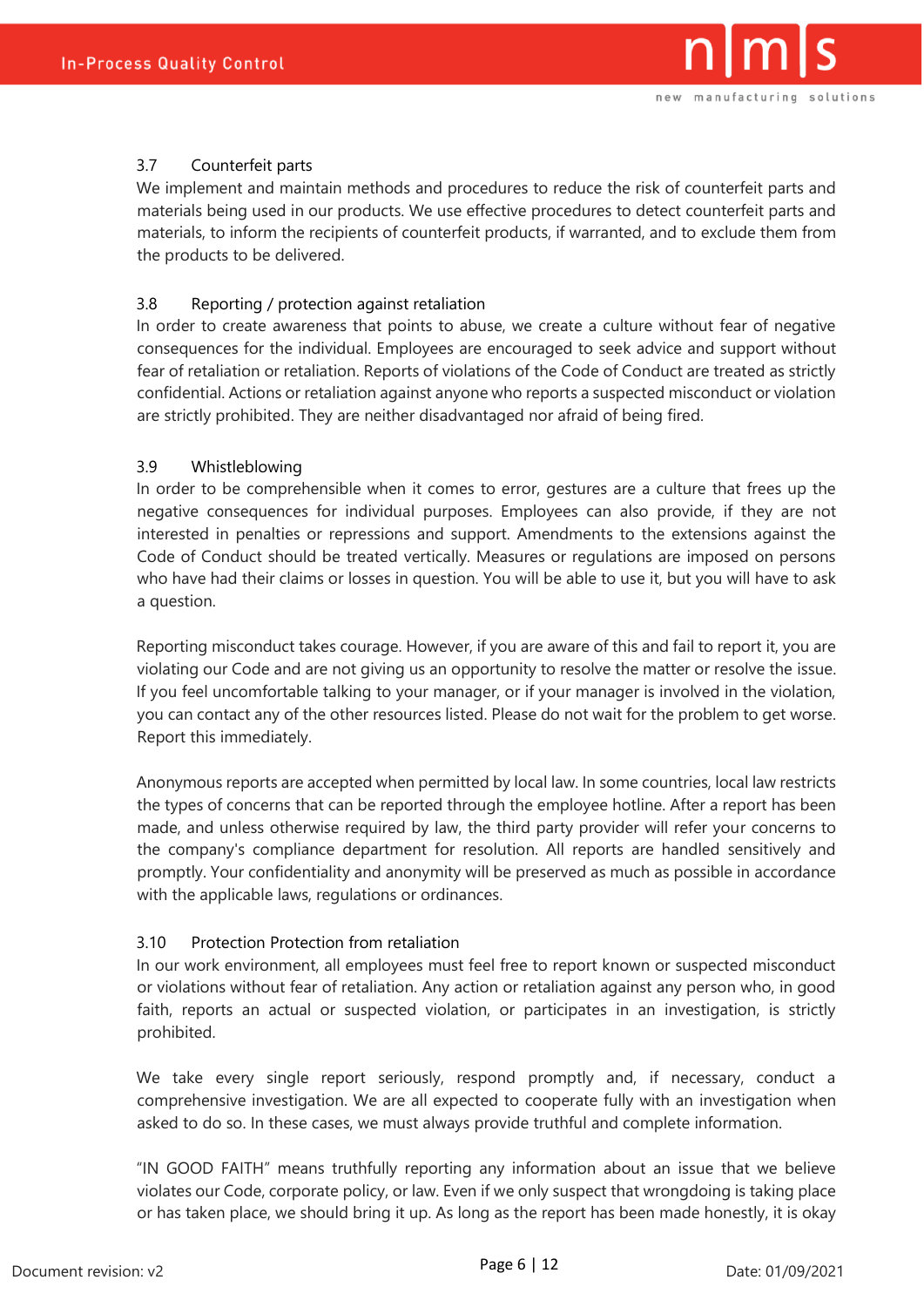

if it turns out that we were wrong. Anyone who does not make a report in good faith will face disciplinary consequences.

### <span id="page-6-0"></span>**4. Human resources development**

We care about creating and maintaining job opportunities, thus contributing to economic growth, and raising the living standards of the whole society. We take steps to stabilize and professionalize our employees. We are aware of the importance of building a company brand and identifying employees with their employer. Therefore, we support their professional and personal development in all available forms.

In employment relations, we comply with the Labor Code, as well as all other general binding legal norms. We hire and deploy employees without discrimination against individuals, while considering qualifications, expertise, experience, personal prerequisites, and loyalty.

### <span id="page-6-1"></span>4.1 Human rights

Companies should, within the framework of internationally recognized human rights, the international human rights obligations of the countries in which they operate, and relevant national laws and regulations:

... respect human rights, which means that they should avoid violating the human rights of others and face negative effects on the human rights in which they are involved.

... prevent, in the context of their own activities, causing or contributing to negative effects on human rights and address those effects when they occur.

... endeavor to find ways and means to prevent or mitigate negative effects on human rights that are directly related to their business, products or services by virtue of a business relationship, even if they do not contribute to these effects.

NMS, S.R.O. is committed to promoting human rights. It upholds human rights in accordance with the UN Charter of Human Rights, in particular the following:

#### <span id="page-6-2"></span>4.2 Privacy

NMS, S.R.O. is subject to various ordinances on data protection and general data protection law and observes these in particular when collecting, storing, processing, transmitting and passing on personal information.

#### <span id="page-6-3"></span>4.3 Harassment and extortion

Protection of employees from corporal punishment and from physical, sexual, psychological or verbal harassment or abuse, regardless of whether they come from colleagues, superiors or business partners.

#### <span id="page-6-4"></span>4.4 Freedom of Expression

Protection and granting of the right to freedom of expression and expression.

# <span id="page-6-5"></span>**5. Working Conditions**

NMS, S.R.O. undertakes, within the framework of the applicable laws and regulations as well as the existing employer-employee relationships and employment practices, as well as the applicable international labor standards:

Respect the right of employed workers to form or join trade unions and representative bodies of their choice, to appoint unions and representative bodies of their choice to be represented in collective bargaining.

To contribute to the effective abolition of child labor and to take prompt and effective action to ensure the prohibition and elimination of the worst forms of child labor.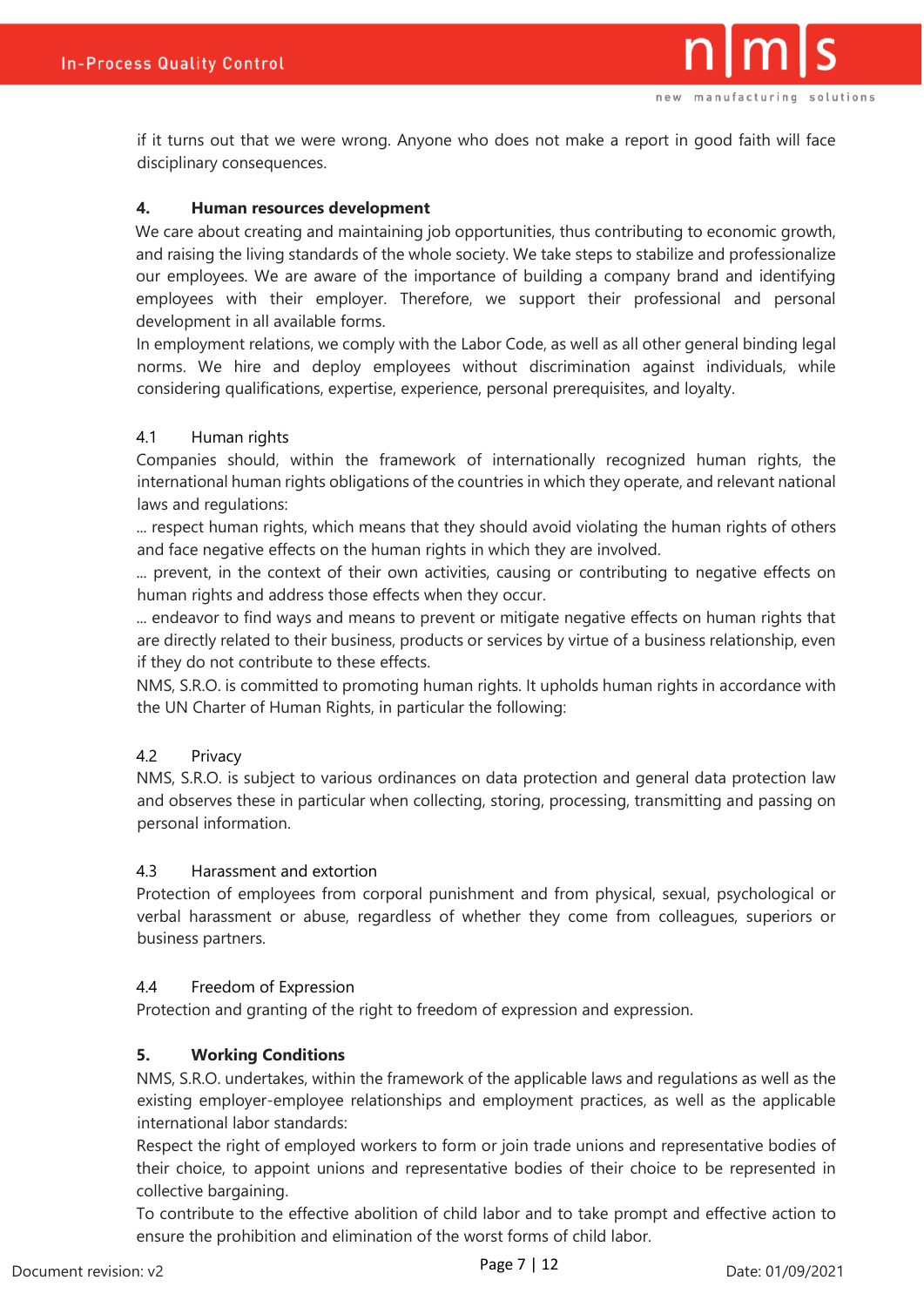To contribute to the elimination of all forms of forced or compulsory labor and to take reasonable steps to ensure that forced or compulsory labor does not exist in their business.

As part of its activities by the principle of equal opportunities and treatment in the Employment to be directed and towards their workforce in relation to employment or Profession to refrain from any discrimination on grounds of race, skin color, gender, religion, political opinion, descent or social origin or any other status, unless the policy of the state concerned expressly provides for a selection of workers according to certain criteria with the aim of achieving a larger workforce Achieving equity or selection is related to inherent job requirements.

To take appropriate measures to ensure health and safety in the workplace as part of their activities.

### <span id="page-7-0"></span>5.1 Prohibition of child labor

NMS, S.R.O. rejects all child labor and the exploitation of children. We take measures to protect children and young people and adhere to the recommendation on the minimum age for the employment of children, according to which the age should not be less than the age at which compulsory schooling ends, and in any case not under 15 years. NMS, S.R.O. will never knowingly do business with customers, suppliers or other business partners who violate this policy.

#### <span id="page-7-1"></span>5.2 Forced labor and human trafficking

Forced labor of all kinds and human trafficking are carried out by NMS, S.R.O. not tolerated under any circumstances. All work must be voluntary and without the threat of coercion.

### <span id="page-7-2"></span>5.3 Remuneration

Compliance with labor standards with regard to remuneration, in particular with regard to the level of remuneration, is carried out in accordance with the applicable laws and regulations. All legally required benefits are granted to employees. Deductions from wages as punitive measures are not permitted. We ensure that employees receive clear, detailed and regular written information on the composition of their pay.

#### <span id="page-7-3"></span>5.4 Employee Rights

Respecting the right of employees to freedom of association, assembly and association, insofar as this is legally permissible and possible.

#### <span id="page-7-4"></span>5.5 Working hours

NMS, S.R.O. is aware of its responsibility for compliance with the Occupational Safety and Health Act and complies with the labor standards with regard to the maximum permitted working hours. The fundamental rights of Employees are guaranteed to limit the maximum working hours and daily and weekly rest periods by measuring daily working hours through an objective, reliable and accessible system that measures the daily working hours of each employee and the working hours beyond that (i.e. overtime) overtime as well as Sundays and public holidays are recorded.

We are responsible for creating organizational structures that ensure compliance with the Working Hours Act by providing our employees with comprehensive information on the rules of the Working Hours Act and asking them to document their daily working hours and breaks. In addition, we take action and monitor implementation in relation to

- Consideration of the Working Hours Act in personnel deployment planning
- Ensure that the working hours are documented in accordance with the Working Hours Act
- Implementation of control mechanisms: spot checks and regular reports
- Standardized processes for identified / threatened violations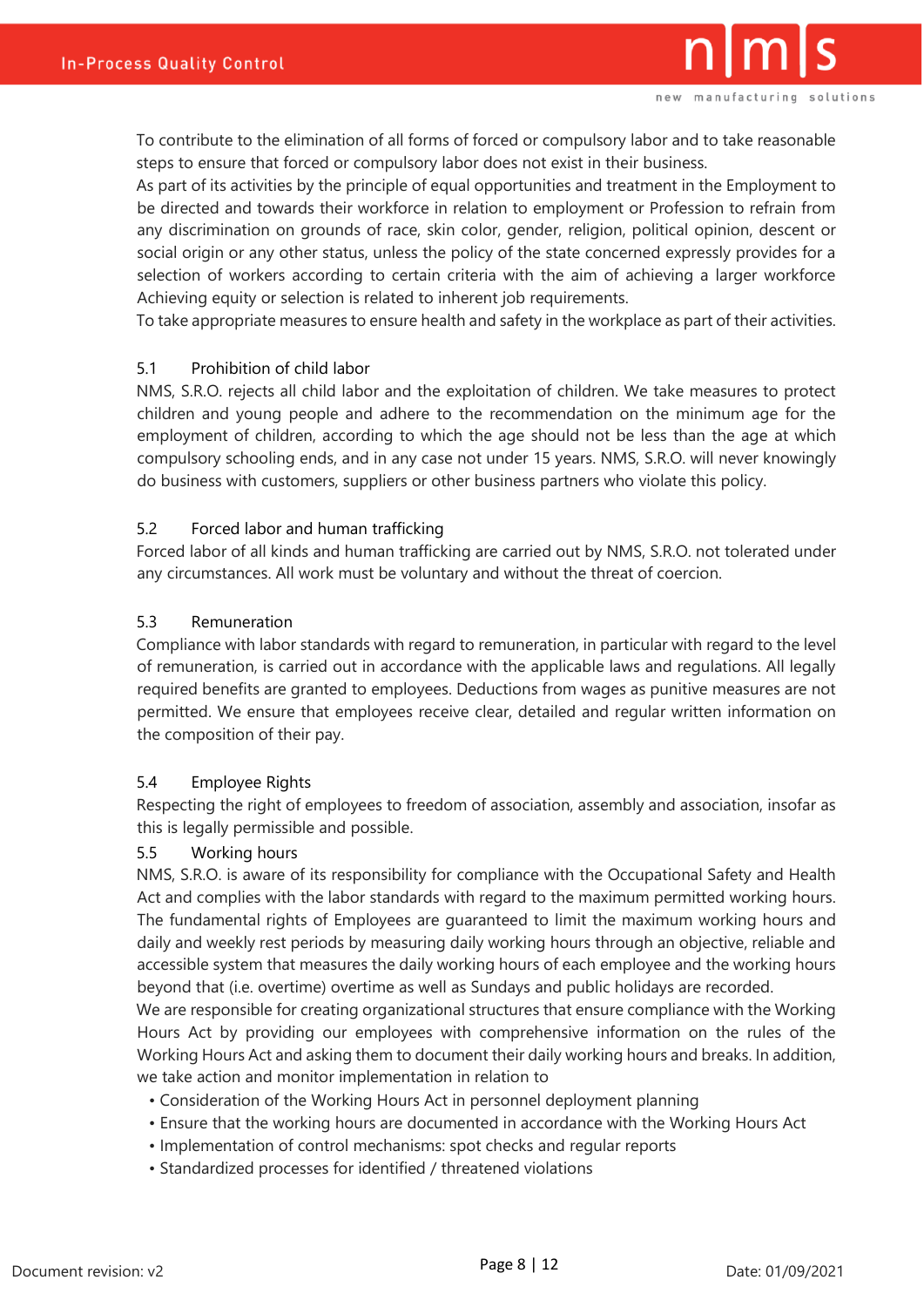# <span id="page-8-0"></span>5.6 Safety and health protection

Health and safety at work is one of the highest priorities of our company. We strive to create a hygienically harmless, safe work environment and eliminate, as far as possible, risk factors that endanger the health of employees. Even outside the workplace, we care about the high level of social and health care of our employees.

We create internal company rules with the laws in force in Slovakia, and we apply them at workplaces as a matter of priority to protect the safety and health of each employee. Every employee is acquainted with the safety system of our company, and thus becomes responsible (for himself and other co-workers) for knowledge and compliance with all applicable safety and health regulations.

Employees may not bring, store and consume alcoholic beverages and other narcotic and psychotropic substances on the company's premises during working hours and outside the premises and may not enter work under their influence.

### <span id="page-8-1"></span>5.7 Interpersonal relationships in the workplace

We require all employees to treat each other with respect, dignity, tolerance and the principles of team spirit. Employees are aware that they are one team and share the same goals of the company, so they are willing to cooperate with each other, help each other and learn about important facts. The employee may not initiate or engage in any form of threat, intimidation, hostility or insult based on race, color, religion, gender, nationality, age, status, handicap or political opinion. Sexual harassment in the form of any sexual attempts at rapprochement is expressly prohibited in the workplace.

The superior employee treats his subordinates with respect, reverence, any form of discrimination, humiliation or abuse is excluded. He approaches conflict situations operatively, as an impartial arbitrator, thus fine-tuning the social climate in the workplace.

#### <span id="page-8-2"></span>**6. Protection of the good name and property of the company**

Each employee represents not only himself but also our company to the public. We therefore expect him to behave in such a way that he does not damage the good name and interests of the company.

Every employee is obliged to protect the intellectual property and tangible assets of the company. Misuse of information, damage or theft of company property is considered a gross violation of work discipline.

# <span id="page-8-3"></span>**7. Relations with customers and suppliers**

In the company, we build long-term relationships with customers and suppliers, based on mutual trust, honesty, and openness. We respect the culture and traditions of suppliers and customers, regardless of their origin. We undertake to abide by the agreed terms and conditions. We pay attention to the regular analysis of the needs, requirements and wishes of customers and meet their quality, delivery dates and the price of the products offered and related services. We make sure that our products are of high quality and safe, and that they comply with national and international standards. We provide the customer with true and understandable information about our products and services. We support efforts for continuous innovation of the offered products, production technologies and their sale.

# <span id="page-8-4"></span>7.1 Market behavior in market competition

NMS, s.r.o and its employees are unconditionally bound by the principle of fair market competition and comply with the legal rules against the restriction of competition in the individual countries in which NMS, s.r.o operates.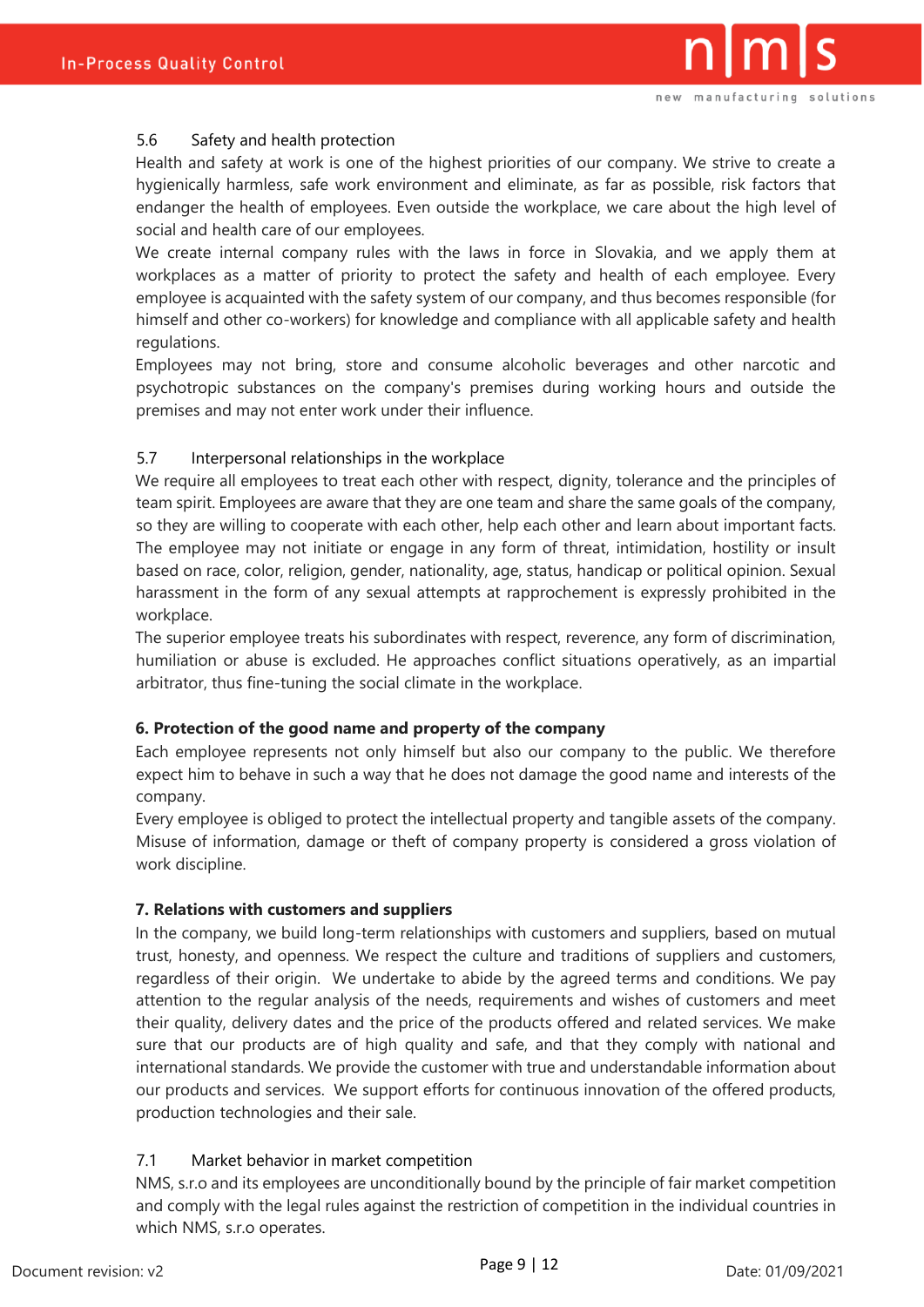

As the legal assessment depends on individual laws and circumstances and may prove problematic in individual cases, it is necessary to inform and involve the finance department in case of ambiguity. Nevertheless, rules of conduct are defined which typically constitute an infringement of the competition rules:

### <span id="page-9-0"></span>7.2 Relations with competitors

Agreements with competing firms and coordinated practices aimed at preventing or restricting competition are prohibited. These include agreements on prices, offers, conditions of sale, production, or sales quotas, as well as the distribution of customers, regions, markets or production programs. Not only formal agreements are prohibited, but also coordinated behavior, for example in the form of informal talks or so-called informal gentlemen's agreements aimed at restricting or influencing market competition. In the treatment of our competitors, we must strictly ensure that we do not provide or accept information from which conclusions can be drawn about current or intended conduct on the market by the information provider. The relevant legal department needs to be involved before such activities take place with competitors that involve the exchange of information. Information on current or future prices, margins, costs, market shares, internal statistics, terms of sale and specific customer / buyer information may not be provided to competitors, resp. receive from or exchange with competitors.

### <span id="page-9-1"></span>7.3 Customer relations

Relations with our customers, suppliers, as well as patent or license holders are also subject to a few fair market legislations. According to these rules, no employee may restrict the customers of NMS, s.r.o in their free choice regarding pricing or supplier relationships with their business partners (in terms of territorial, personal, or material). Exclusivity agreements and non-compete obligations are also prohibited.

# <span id="page-9-2"></span>**8. Conflict of interests**

During working hours, all employees are engaged exclusively in activities that result from the scope of their work - from the employment contract, job description or agreement on work performed outside the employment relationship.

The employee must refrain from any action that could lead to a conflict of interest between the employee and the company.

An employee may carry out business activities that are identical to the subject of the company's activities, only with the prior written consent of the management of NMS s.r.o.

#### <span id="page-9-3"></span>**9. Resources and Environmental protection**

In all activities, we respect the applicable technological and environmental standards and take care to protect the environment. We require all employees to comply with applicable environmental protection regulations related to their job classification. In the environmental field, we assist in the region's environmental protection and creation programs.

NMS, S.R.O. fulfills the binding local regulations and standards for environmental protection and EU environmental regulations as part of its business activities and acts in an environmentally conscious manner at all locations, in particular with regard to

- Emissions to air and water
- Disposal of waste
- Use and disposal of chemicals
- hazardous substances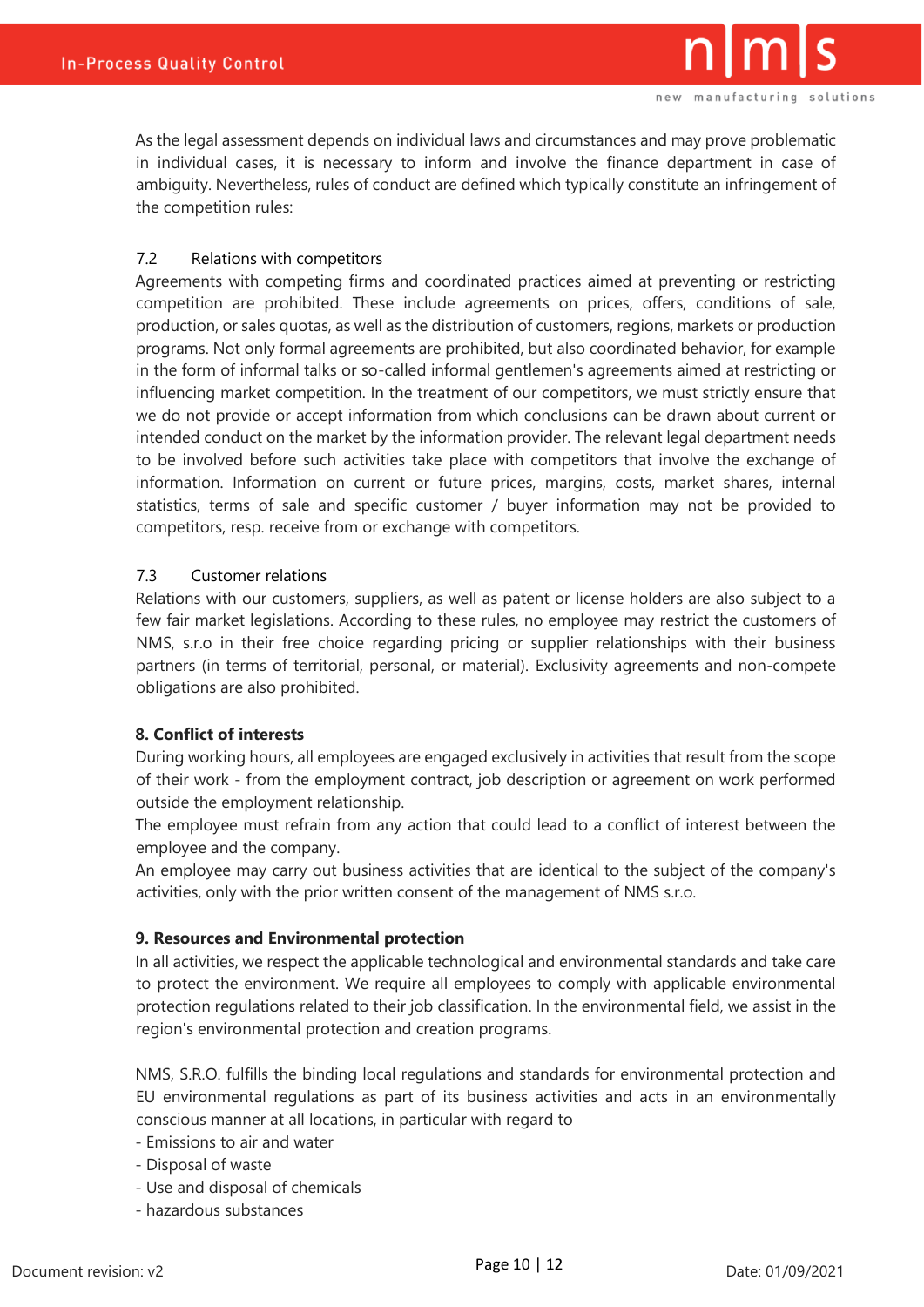

We also use natural resources responsibly through energy and material efficiency, careful water handling, minimal consumption of products and avoidance of unnecessary waste. NMS, S.R.O. supports the principle of precaution by avoiding materials and methods that pollute the environment and pose health risks, provided that suitable alternatives are available.

We follow all of the company's EHS laws, regulations, guidelines, and standards. Our Environment, Health and Safety (EHS) performance takes a leading role in the planning of our business and operations. We strive to ensure that our dealers, suppliers and contractors always carry out their activities safely and responsibly, and we support them in this through training and education. We support ecological sustainability by avoiding environmental pollution, reducing waste, promoting recycling, saving energy and introducing energy-saving product innovations for friction management and drive technology. They are looking for ways to reduce energy consumption across the company, for example by recycling materials such as scrap metal, paper waste from our offices, aluminum cans, wooden pallets and plastic bottles.

### <span id="page-10-0"></span>9.1 Dealing with air emissions

General emissions from operational processes (air and noise emissions) and

Greenhouse gas emissions are routinely monitored, checked and, if necessary, treated before they are released. We make it our business to monitor our exhaust gas cleaning systems and are encouraged to find economical solutions to minimize any emissions.

### <span id="page-10-1"></span>9.2 Handling of waste and hazardous substances

We take a systematic approach to identify, handle, reduce and responsibly dispose of or recycle solid waste. Unnecessary waste is avoided through a conscious and efficient use of resources. Differentiated waste management is a matter of course for us. Chemicals or other materials involved in their

Releases into the environment are identified and handled in such a way that safety is guaranteed when handling, transporting, storing, using, recycling or reusing these substances and when disposing of them.

#### <span id="page-10-2"></span>9.3 Dealing with energy consumption / efficiency

By using the latest technologies, energy consumption and emissions are to be steadily reduced and environmental pollution minimized. The energy consumption is monitored and documented. We strive to find economical solutions to improve energy efficiency and minimize energy consumption.